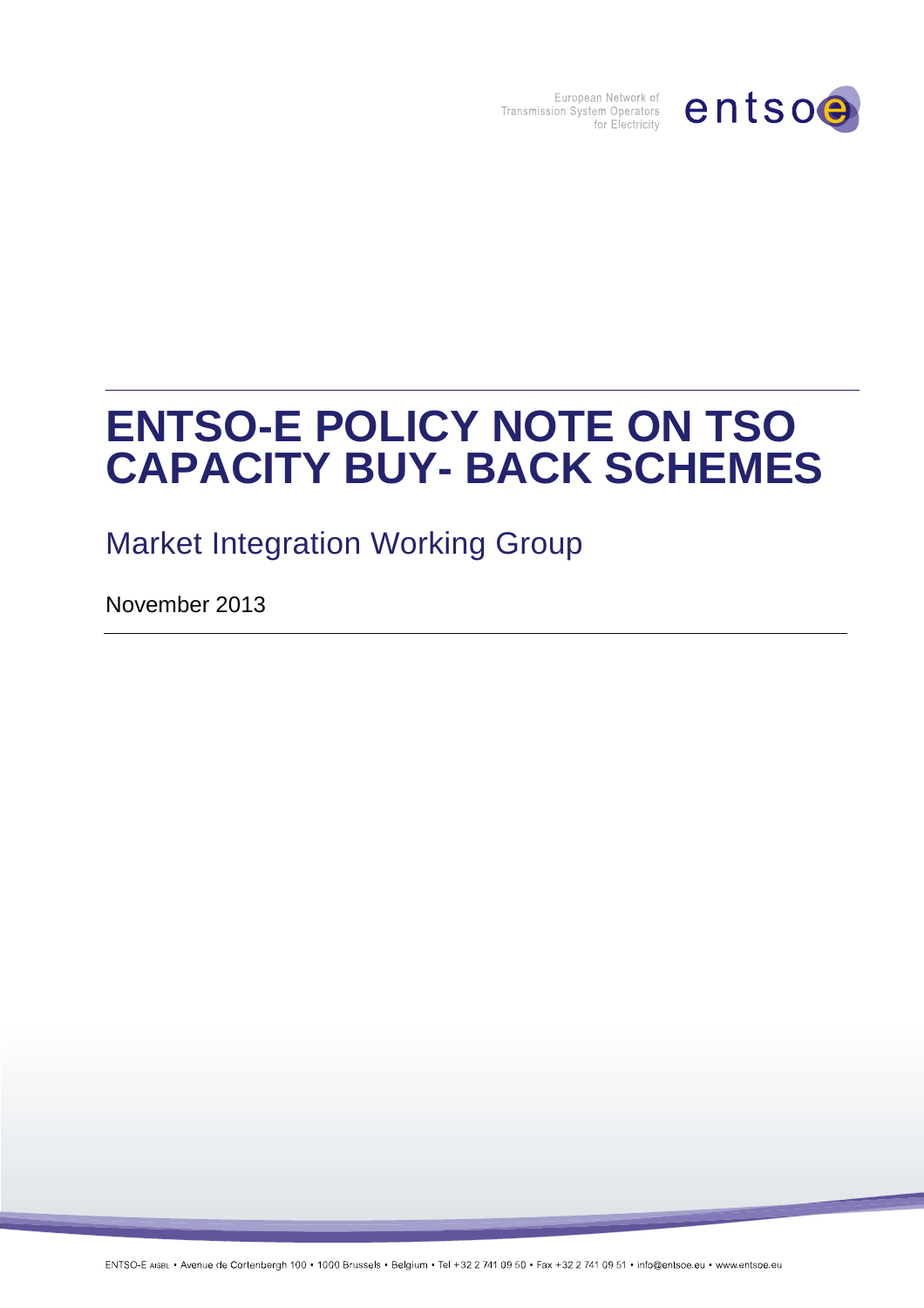

# **Content**

**Contract Contract Contract Contract** 

æ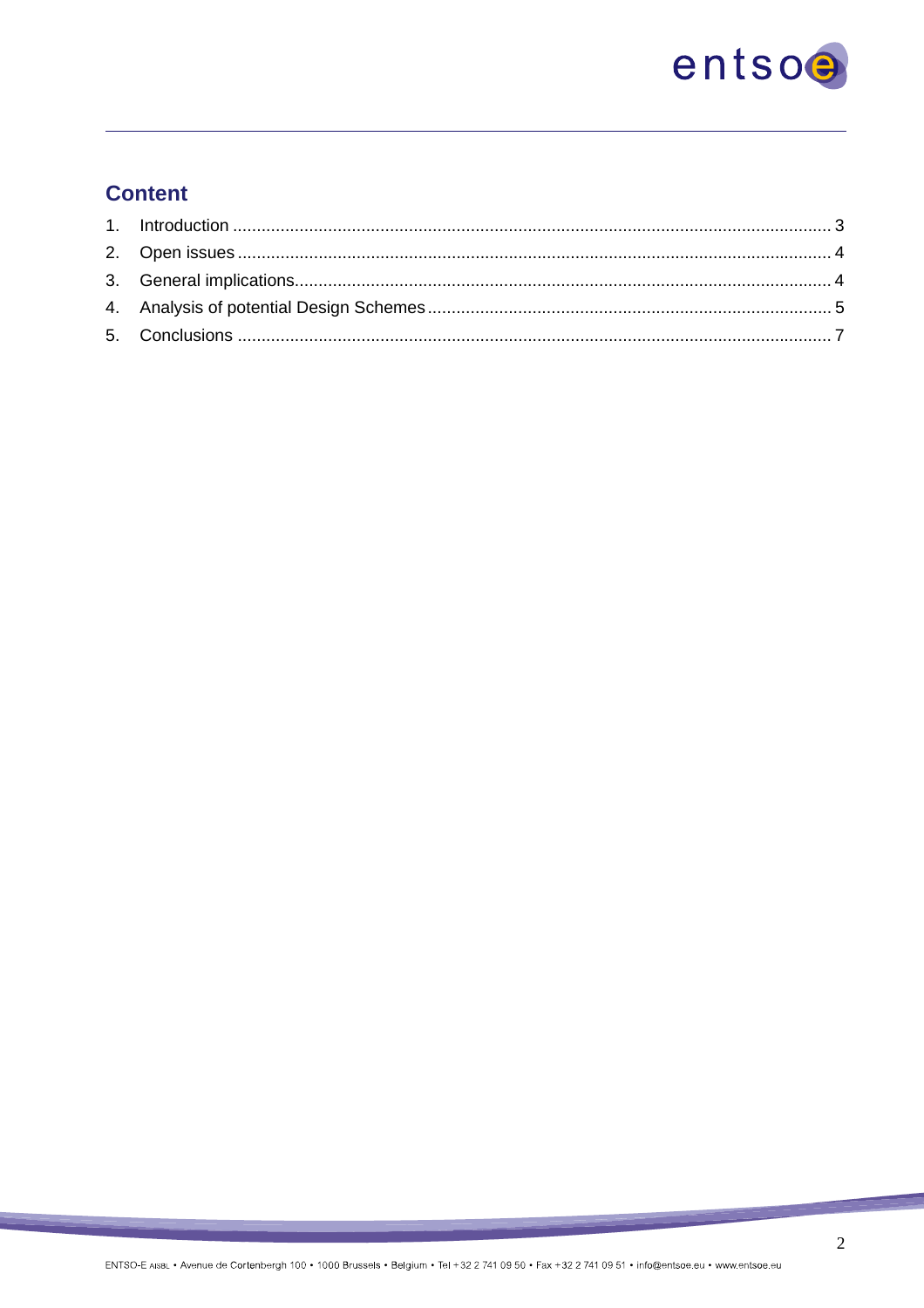

#### **1. INTRODUCTION**

This note refers to the buy back-schemes as described by EURELECTRIC and EFET in several documents<sup>1</sup>. The procedure described in the papers by EFET requests that TSOs buy back capacity in the secondary market (which is currently organised in terms of bilateral transfer) instead of just curtailing in case of unexpected operational circumstances. EURELECTRIC calls for TSOs to arrange a reverse auction in cases where too much capacity has been sold. According to their position, the reasons for the buy-back should be published in a platform and the reverse auction has to be notified well in advance (at least one day) to market parties. Rules for reverse auctions are to be transparent, subject to stakeholder consultation and NRA approval. Reverse auctions are pertinent, particularly for cases in which the curtailment need is known well in advance. The maximum undisclosed purchase price for TSOs should be communicated to NRAs. If there is insufficient time left for organizing the reverse auction, TSOs could participate in the Secondary Market, subject to issuance of a prior warning to market players (a minimum of two hours in advance) and notification to NRAs. Mixed systems combining buy-back via reverse auctions (in the first instance) and curtailment (as a last resort) on the basis of efficiency could also be possible.

According to our understanding of the available descriptions of TSO buy-back schemes by EFET and EURELECTRIC, in principle, the buy-back of capacity by TSOs may constitute a means of secondary markets for market participants, while for TSOs it is meant to be a possible means to maintain system security. However, as we understand it, capacity buy-back could in theory only be applied with sufficient lead time and could therefore only address cases where the operational problems become obvious well in advance of real time. This paper therefore only relates to this situation. Since we perceive that there are still many open issues, market parties need to describe in more detail their approach(es) towards capacity buyback to allow for a thorough assessment. However, in order to facilitate and prompt further discussion we present a first analysis of different buy-back configuration schemes in the following paragraphs.

 $\overline{a}$ 

 $1$  Comparing for example the EURELECTRIC Response to ACER Consultation on Forward Risk-

Hedging Products and Harmonisation of Long-Term Capacity Allocation Rules, 2012;

EFET Response to ACER consultation on Forward Risk-Hedging Products and Harmonisation of Long-Term Capacity Allocation Rules, 2012; EFET paper "More transmission capacity for European cross border electricity transactions without building new infrastructure", 2006 ; or "Key principles in the treatment of electricity transmission capacity rights and their linkage to day ahead allocation mechanisms"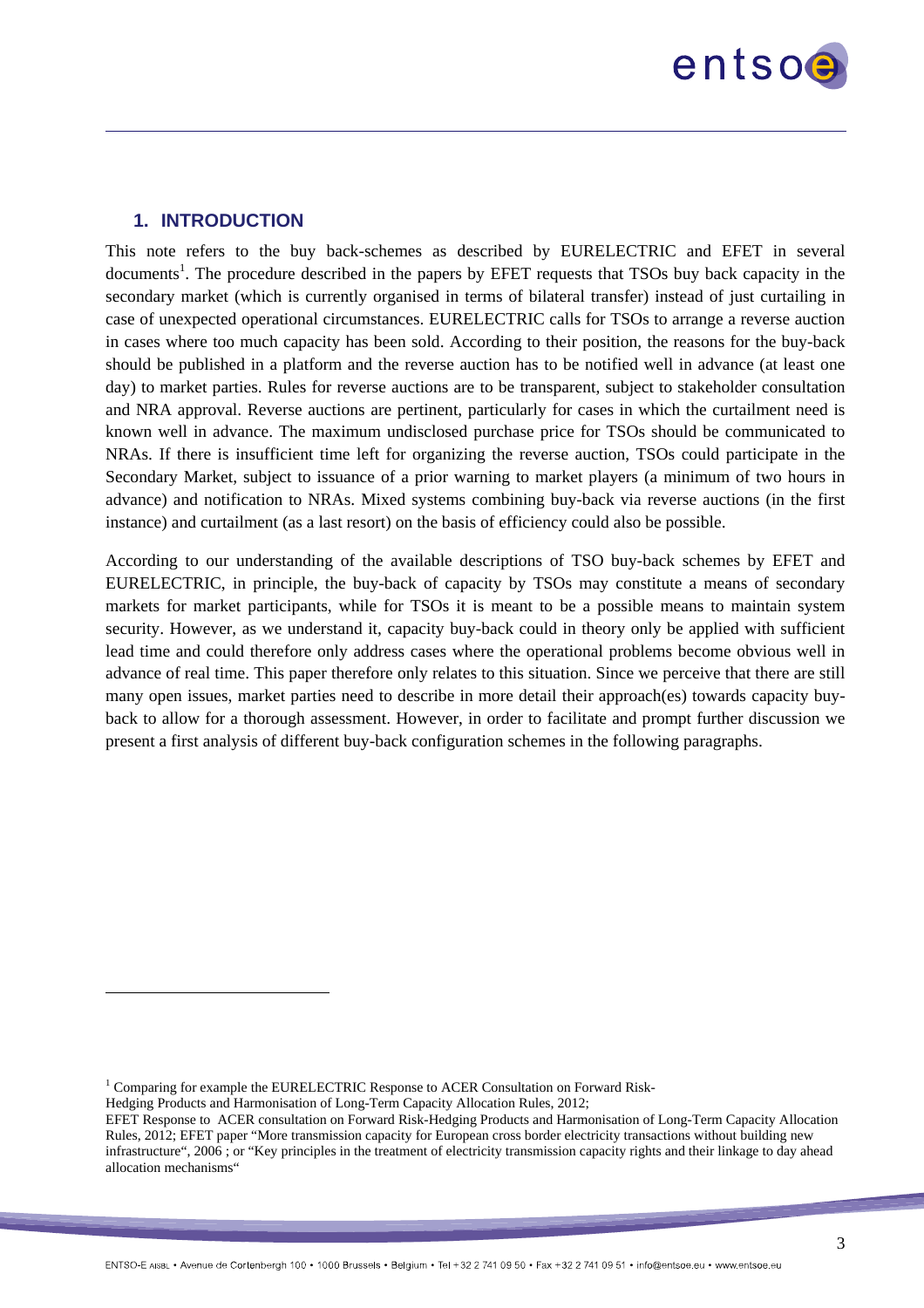

#### **2. OPEN ISSUES**

According to TSOs' understanding, Stakeholder papers currently recommending the capacity buy-back market design feature still leave open many important features, mainly:

- Is it a reverse auction or bilateral secondary trading?
- Is participation for TSOs obligatory or voluntary?
- Is participation for traders obligatory or voluntary?
- Partial or full buy-back of allocated capacities?
- Fixed maximum price or unlimited prices?

In view of these uncertainties, TSOs have decided to focus on the following design schemes for further analysis (without closing the list to other possible suggestions coming from stakeholders).

- In terms of participation:
	- o Voluntary schemes
	- o Compulsory schemes
		- $\blacksquare$  For the total capacity
		- For a part of the capacity
- In terms of price formation
	- o Auction buy-back systems
	- o TSOs determining the price
		- Disclosed
		- Undisclosed -> Hybrid: reverse auction system

#### **3. GENERAL IMPLICATIONS**

 $\overline{a}$ 

All versions of TSO buy-back schemes imply that the buy-back price would have to exceed market players' expectations of market price spread in order to incentive them to sell back their capacity to  $TSOs.$ <sup>2</sup> Since TSOs would only buy back capacity for purposes of operational security, it is questionable in terms of incentives whether market parties should be enabled to make extra profit from such situations.

For an efficient buy-back to happen, i.e. where costs for the buy-back are equal to the value that the dayahead market price spread will be in the future, TSOs would, unless it was organised as a reverse auction without maximum prices, need (at least) to have at their disposal an adequate day ahead market spot price forecast (with a reasonable level of accuracy). This would imply a good inherent knowledge of market

<sup>&</sup>lt;sup>2</sup> Normally agents will not sell back capacity at prices lower or equal to the actual expected market spread at the time of the buyback, even if the actual expected spread will have changed with respect to its initial estimation at purchase time and under the assumption that all parties would have at their disposal equally efficient means to predict market prices.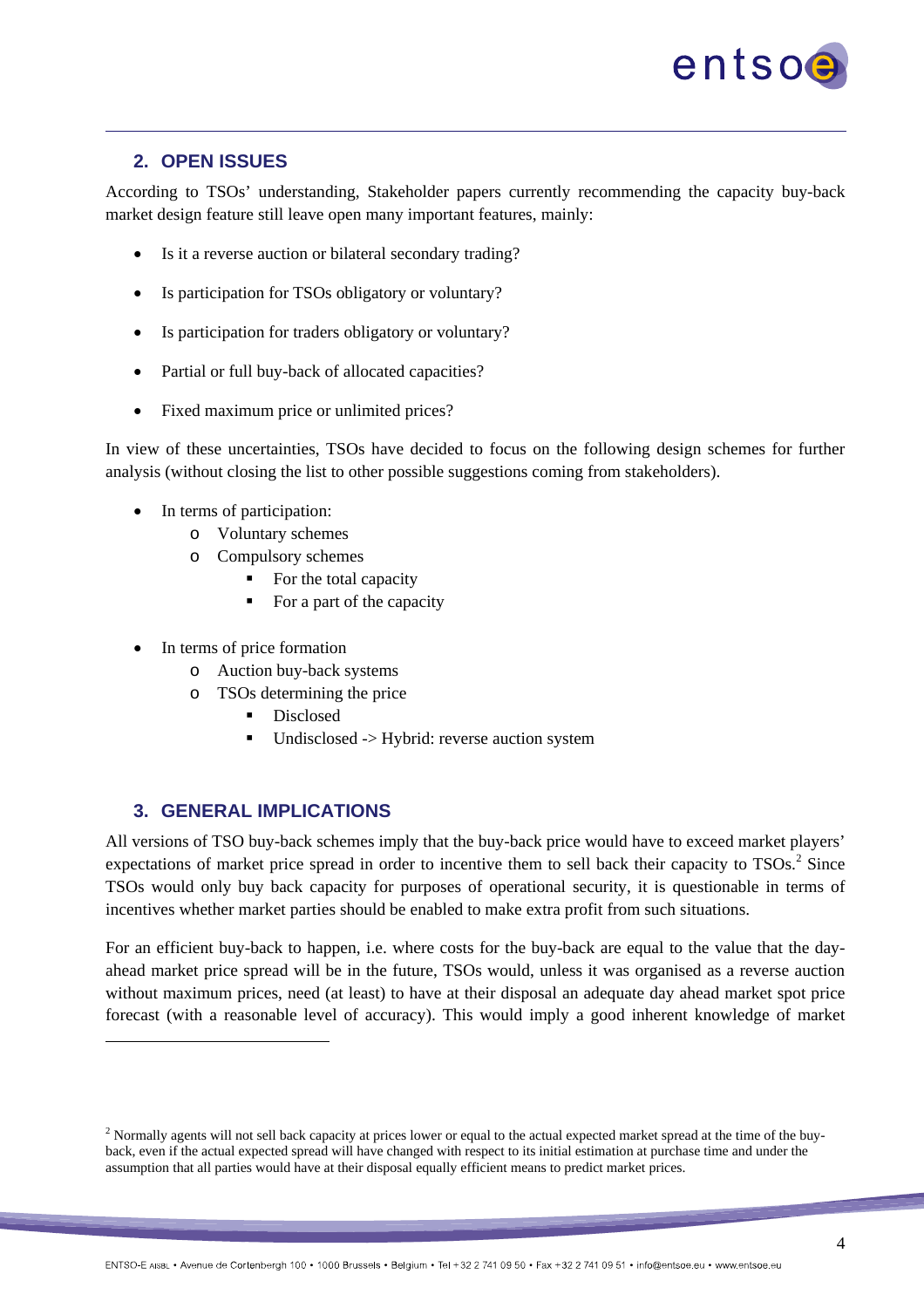

fundamentals and price drivers in the day ahead spot market. Even if simulated, this information and these models (going further than merit orders used for Generation Shift Keys and generalised macro trends for the demand levels in the market) are not available to TSOs. Obtaining them would require TSOs to invest heavily to get these models and operate them. Even with adequate tools, there would always be an element of speculation in TSOs' decisions regarding when, how much and at what price to buy back capacity. The efficiency of TSOs' measures would be difficult to assess for regulators under these circumstances.

Furthermore, it is arguable if TSOs should have price forecasting tools at their disposal at all, since their regulated role obliges them to be neutral entities in terms of the market. This neutrality could be affected since TSOs' decisions to buy-back capacity would have the potential to influence the whole day-ahead and real-time market results and TSOs would be in an advantaged position to forecast exactly how (by using the involved price forecasting and risk optimisation methods). As TSOs we feel this is not reconcilable with our role as market-neutral entities.

Besides, further design problems would be present for TSOs since, many contracts for inter-TSO crossborder provision of emergency power and redispatch are often based on indexes related to day-ahead market outcomes that are meant to be cost-reflective and neutral. If day-ahead market prices start to be influenced by capacity buy-back price decisions taken by TSOs (at times of curtailment), then we would also be pricing TSOs energy sourcing costs (at times of curtailment) on the basis of curtailment itself, entering a circularity problem that would oblige to redesign all of these contracts.

Another difficulty with a buy-back system is the fact that often the Force Majeure or Emergency Situation nature of the event will not allow for sufficient time to organise a reverse auction or even to make the announcement that the TSO will buy back capacity via bilateral transfer.

Finally, any buy-back mechanism would entail additional costs for implementation and operation. In particular for operation it needs to be considered that the buy-back mechanisms have to be provided on a stand-by basis, as the actual operation cannot be planned in advance. These additional costs have to be taken into account in every efficiency analysis of buy-back mechanisms.

Besides these general implications of TSO buy-back schemes, we analyse the following design schemes more in detail below.

### **4. ANALYSIS OF POTENTIAL DESIGN SCHEMES**

**Voluntary buy-back schemes** would allow TSOs to decide if a buy-back (either via bilateral transfer or in a reverse auction) could provide a more efficient solution than potential curtailments. TSOs however see the general difficulties of introducing a buy back scheme which are outlined below (such as coordination with existing policies, additional costs and the fact that market participants should not profit from operational problems) .

**A compulsory buy-back approach for the total capacity that needs to be curtailed** would *de facto* substitute almost all existing Firmness Regimes applicable for curtailments with sufficiently long lead time and thus invalidate local derogations granted by the Framework Guidelines. For the time being, however, these derogations are essential due to existing product differences, regional differences in coordinated capacity calculation processes and their impact on the regional arrangements for the balanced protection of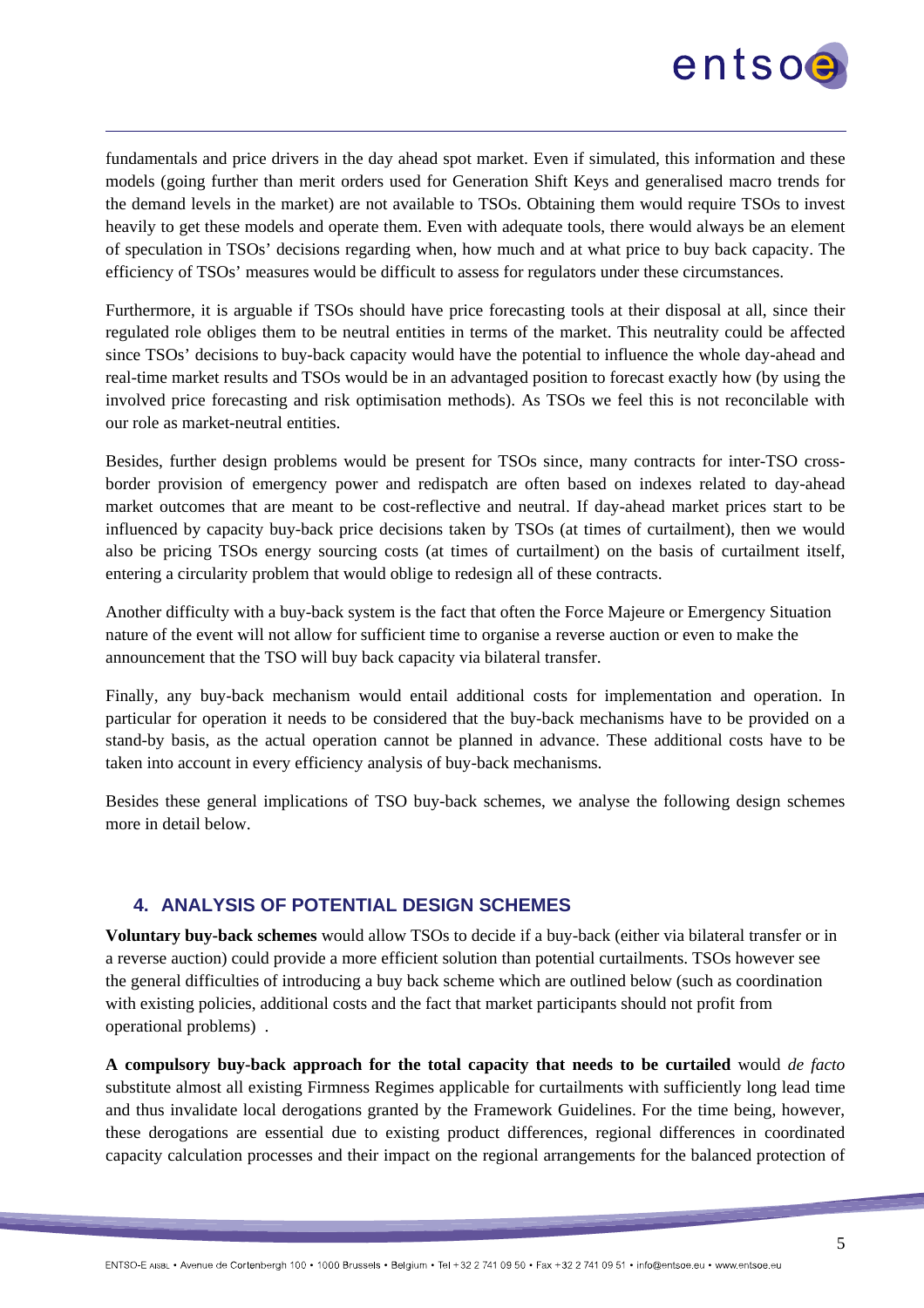

market parties and end consumers and, ultimately, in order to avoid unlimited risks for TSOs: as market participants know TSOs depend on buying back this capacity to ensure system security and therefore have an unlimited willingness to pay, they have an incentive to offer back capacity at very high prices.

Furthermore, as described above, capacity buy backs necessitate the payment of a premium in order to motivate market participants to sell back their capacity. It needs to be specified how this additional expenditure, if deemed to increase efficiency, should be funded and it needs to be assessed whether it would create an incentive to market parties to provoke such situations (since many of these parties are generators). Curtailment should be neutral and not specifically benefit any party (non-discrimination principle).

**A compulsory buy-back approach for a partial amount** of the capacity would be rather complex to implement. Firstly, because the maximum and/or minimum amount of capacity to buy-back has to be determined (in a harmonised manner to ensure non-discrimination both for all TSOs and for all market agents). Secondly, because this regime should have to be coordinated with the firmness regime and this would entail, in turn, two different alternatives in order to avoid discrimination among market parties by TSOs: a) either neglecting the possibilities for derogations as foreseen in the Framework Guidelines everywhere (in which case we would be back to similar problems as with the total compulsory buy-back, above), b) establishing a system of pro-rata access to the partial buy-back scheme (in which case we would have problems of coexisting firmness regimes and the pricing and signal-related problems described above).

**Auction buy-back systems**, where price formation is left to the market (even with an undisclosed cap and under a reverse auction), there is an inherent risk of manipulation. If market actors can foresee system problems (i.e. due to published information on restricted capacity on lines or problems in power plants, or more directly: because the buy-back is announced), capacity holders can demand higher prices knowing that TSOs' willingness to pay will be higher when it comes to keeping the lights on. The issue of gaming applies regardless if the buy-back scheme would be voluntary or compulsory for TSOs.

Alternatively, **TSOs could determine the price** at which they are willing to buy back capacity (disclosing it or not). The disclosed version would be a fixed price approach, the undisclosed one could be a **reverse auction capacity buy-back** (somehow in-between this one and the prior auction approach). All these approaches would require TSOs to have a sound estimation of the expected market price spread for the reduced capacity at the time of the capacity buy-back.